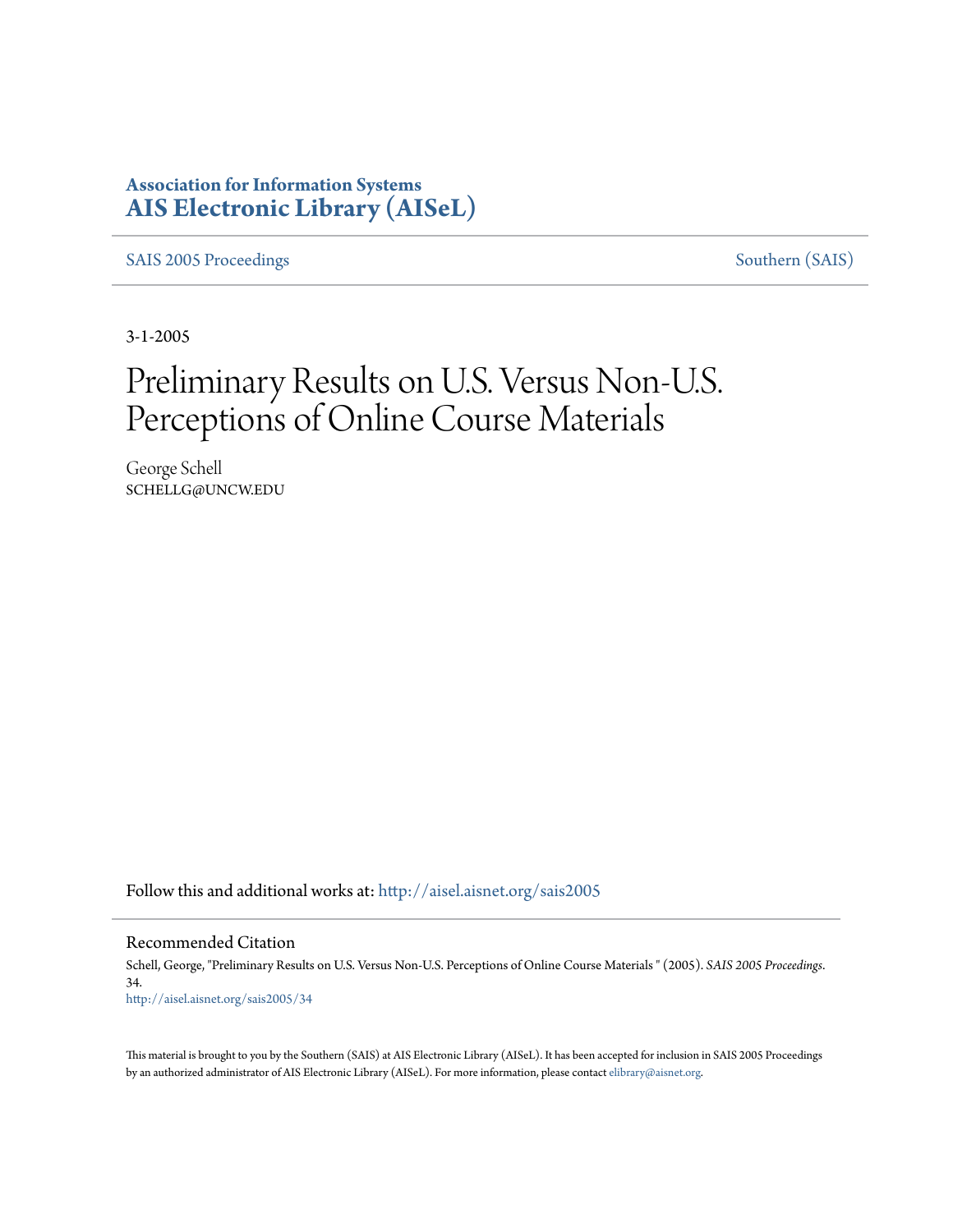# **PRELIMINARY RESULTS ON U.S. VERSUS NON-U.S. PERCEPTIONS OF ONLINE COURSE MATERIALS**

**George P. Schell University of NorthCarolina, Wilmington**  SCHELLG@UNCW.EDU

#### **Abstract**

*The phrase "online course materials" means different things to different people. A common characterization is that online course materials are delivered and consumed via a Web-based interface. Online education requires certain resources to be in place. Technological resources are easy to identify: computers with browser software, Internet*  access, servers, and so forth. Some resources are less obvious: student skills relating to *computers*, *computerrelated skills of people developing online materials, and the resources needed to sustain the development and delivery of online materials.* 

*One important resource is the continuing development and redevelopment of online materials. Content and concepts in college courses change and the online materials must change as well. Additionally, the delivery methods for online materials change as technology changes. Faculty must be motivated to update and renew the content and also the delivery of online course materials.* 

*This article looks at the similarities and differences of U.S. and non-U.S. faculty in their perceptions of developing online course materials. Resources, demographics, and other factors will be considered. College faculty must believe that developing online materials has academic value in order to assure that online courses become a permanent feature of higher education and not merely a fad of the "dot com" era.*

## **Introduction**

The efficacy of online course materials has been established (Alvi et al, 1997, Benbunan-Fitch, 2002, Hiltz and Turoff, 2002) as comparable to traditionally taught class materials. Faculty perceive that the effort required to develop online course materials detracts from traditional course development and research. Faculty continue to develop and deliver online course materials even though they realize the extra effort may hinder their academic career (Schell, 2004). Faculty seem to be devoted to the development of online course materials even after the initial incentives have been discontinued. Since studies find that online materials are comparably effective (not superior) to traditional materials and developing online materials can negatively impact promotion and tenure decisions, it is important to study the motivation of faculty who develop online materials and the factors that influence the development.

Online course materials are developed all over the world. Content for online courses is "localized" in the sense that it is specially designed for consumption by students of the class and is generally not designed for consumption beyond that local audience. "Localization" for language, culture, laws, and other issues impacts the effectiveness of the site (Yunker, 2003). The U.S. currently accounts for the majority of Web use, however, non-U.S. countries are increasing their Web use and the amount of content posted on the Web. It is useful to examine non-U.S. views about online materials because the Internet knows no borders.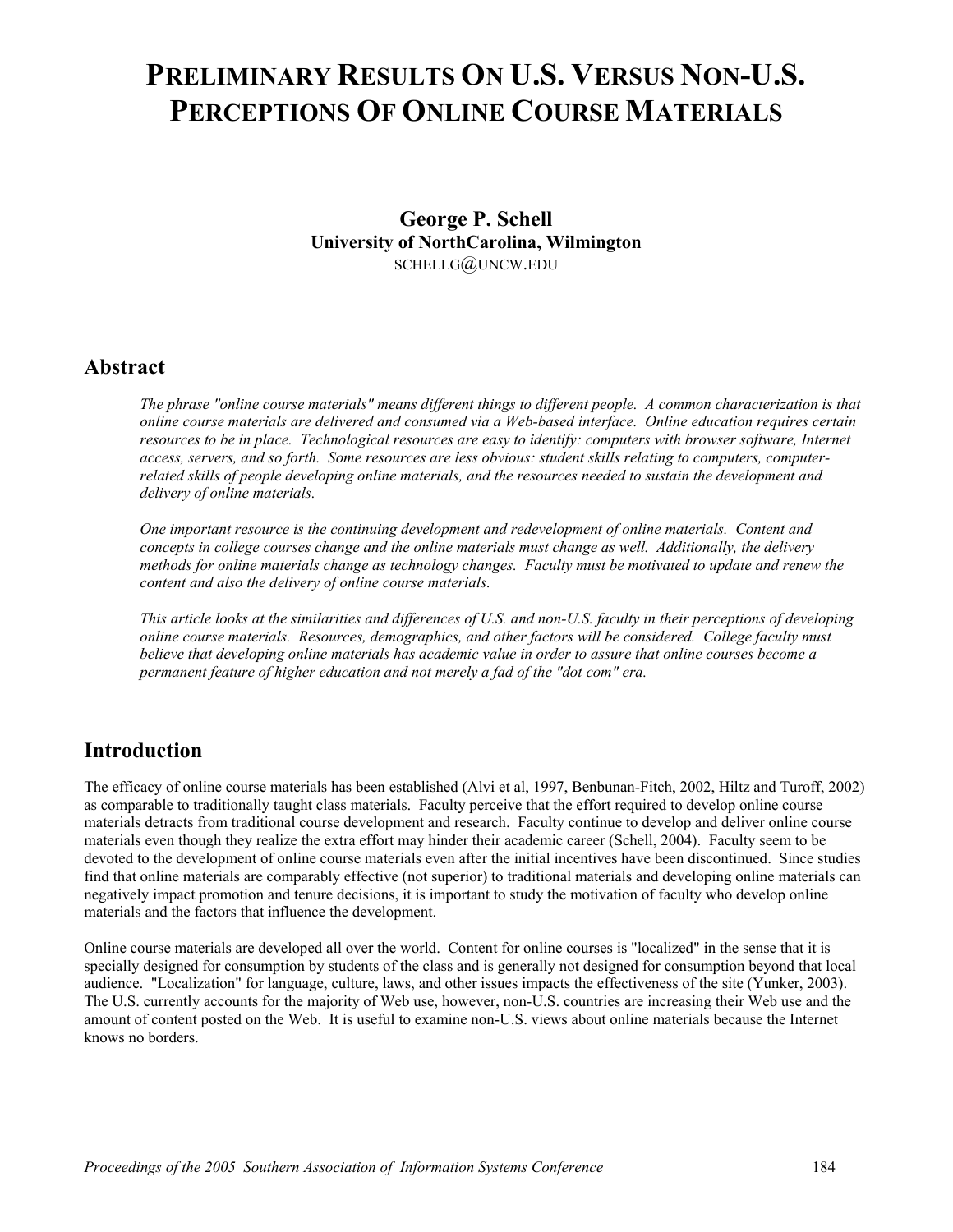## **Survey**

A survey was developed to collect demographic information about the faculty member, his/her school, and perceptions of the academic value of developing online course materials. For this analysis, schools in the United States and non-U.S. schools were compared. There were 481 observations from U.S. schools and 48 observations from non-U.S. schools. Twenty-six non-U.S. countries were represented from Australia to Saudi Arabia, Mexico to Turkey, the United Kingdom to the Ukraine. No more than 6 observations came from a single non-U.S. country. It is important for this article that non-U.S. schools represent a wide number of different countries.

Responses from Canada (36 observations) are not included in this analysis. It was felt that while Canadian schools are certainly distinct from schools in the U.S., the close proximity and the resulting shared conference experiences as well as faculty trained in each other's universities combine so that Canada might not be viewed as distinctly non-U.S.

All survey respondents have developed and used online course materials. They are expressing their views based upon firsthand experience. Only responses from colleges offering at least a bachelors degree were included in the analysis, i.e. community colleges were excluded. The focus of the survey is to determine the academic value placed on developing online course materials for four-year universities.

# **Preliminary Results**

An analysis of variance was performed on questions from the survey. The results were informative for where statistically significant differences were found and also for where no significant difference was found.

For U.S. versus non-U.S. schools the distribution between public versus private institutions was very similar. The distribution of school size of the academic institutions was also similar - the most frequent response was a school size less than 5,000 students and about 10% of respondents reported more than 30,000 students. Doctoral programs were offered frequently at responding U.S. and non-U.S. schools. The length of time the respondents had been teaching was similar and faculty computer expertise/experience was also similar.

Overall, non-U.S. faculty placed a higher academic value on developing online materials than U.S. faculty. The reason may be that non-U.S. faculty generally have a more favorable opinion of the effectiveness of the online learning experience. Faculty were asked "How would you compare the effectiveness of a Web-based learning experience to a traditionally taught learning experience?" Their responses are shown in Table 1. The differences did not prove statistically significant but the trend of the last two responses implies non-U.S. faculty believe more deeply in the effectiveness of Web-based learning.

#### **Table 1 How would you compare the effectiveness of a Web-based learning experience to a traditionally taught learning experience?**

| non-U.S. | <b>Response</b>                                                                     | U.S.     |
|----------|-------------------------------------------------------------------------------------|----------|
| $0.0\%$  | Web-based experience is much less effective than traditionally taught               | $2.1\%$  |
|          | experience                                                                          |          |
| 17.0%    | Less effective than traditionally taught experience                                 | $20.1\%$ |
| $27.7\%$ | Equivalent to traditionally taught experience                                       | 37.3%    |
| $40.4\%$ | More effective than traditionally taught experience                                 | $31.2\%$ |
| 14.9%    | Web-based experience is much more effective than traditionally taught<br>experience | $9.3\%$  |

The terminal degree for respondents were markedly different. Non-U.S. faculty reported 48.9% had masters degrees while 44.7% had doctorates. In contrast, U.S. respondents reported 22.9% had masters degrees while 74.8% had doctorates. The distribution of job titles reflects the differences in terminal degrees. Table 2 shows titles from adjuncts to full professors.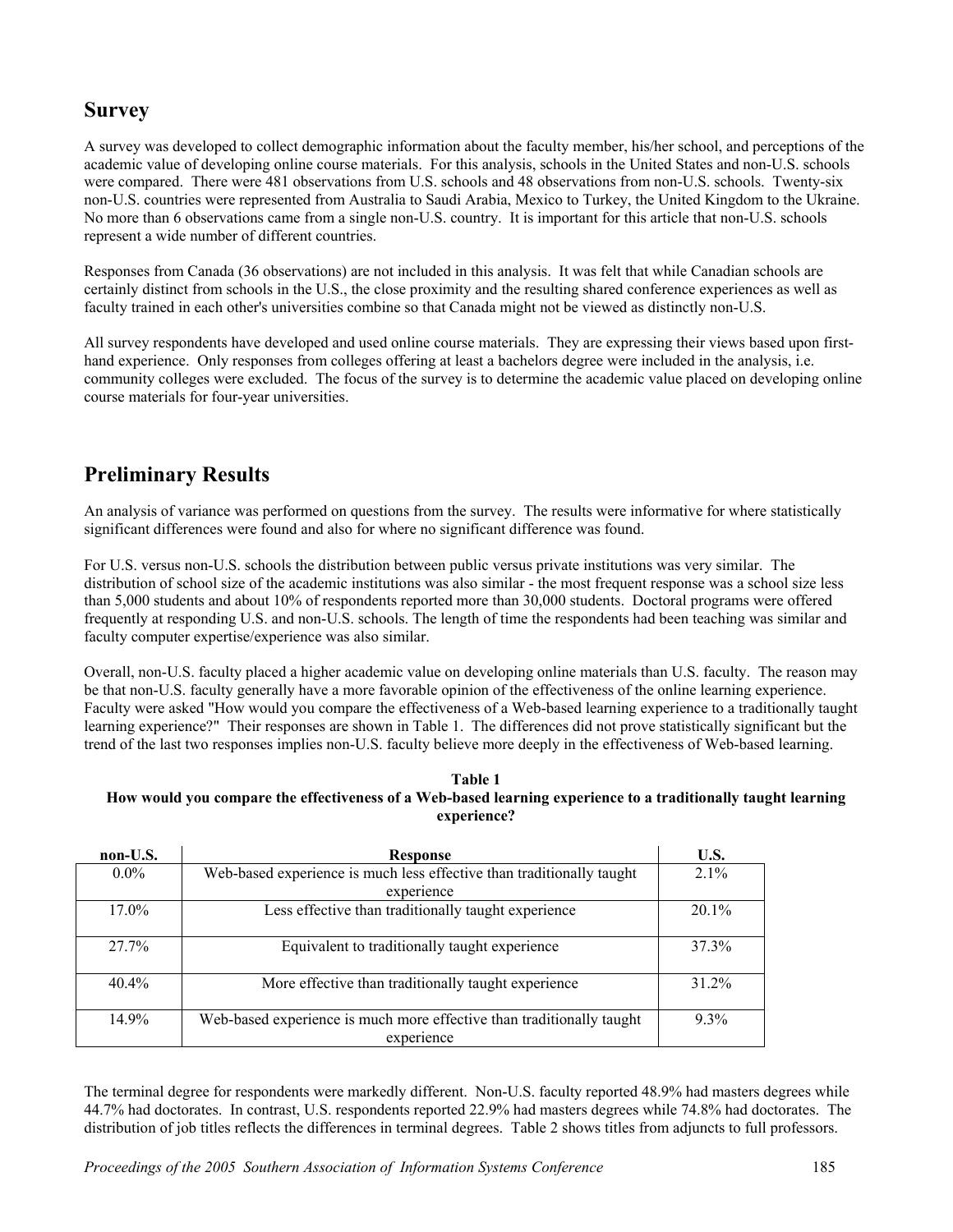Notice that for U.S. and non-U.S. faculty, among the categories of professorship, the rank of the respondent was evenly distributed.

| non-U.S. | <b>Response</b>            | U.S.    |
|----------|----------------------------|---------|
| $31.1\%$ | full time adjunct/lecturer | $7.7\%$ |
| 15.6%    | assistant professor        | 23.0%   |
| $7.8\%$  | associate professor        | 24.8%   |
| 13.3%    | full professor             | 27.6%   |

#### **Table 2 Distribution of Respondents' Rank**

It has been shown that faculty perceive their efforts to develop online course materials reduces their chances for promotion and tenure - probably because it detracts from time spent on research and other traditional tasks. Faculty were asked about the importance of teaching and of research in their promotion and tenure process.

A scale of 0 to 10 was used to rank the importance of teaching and research in regards to promotion and tenure. A value of zero meant "no importance" while a value of 10 meant "critical importance." 50.0% of the non-U.S. respondents' reported a 9 or 10 value for research, only 19.1% reported 9 or 10 for the importance of teaching. U.S. respondents reported only 31.1% of values 9 or 10 for research importance and 38.9% for teaching. The non-U.S. respondents clearly respect research as an academic endeavor more than their U.S. counterparts while U.S. faculty are more concerned about teaching.

In earlier studies (such as Schell, 2004) a negative relationship was found in U.S. schools between the value of research and the value of developing online materials. Non-U.S. schools show a positive relationship. This may be due to their higher opinion of an online learning experience. On the other hand, the survey showed that U.S. faculty use online materials significantly more than non-U.S. faculty. These intuitively conflicting results appear to be caused by a fewer computing and Internet resources available to non-U.S. students.

Few schools from either group required their students to own computers (6.4% for non-U.S. and 8.1% for U.S). The computer lab resources available to students was significantly different. 29.8% of non-U.S. schools reported their lab resources were either "not enough", or "poor" while U.S. respondents reported only 5.9% in these categories. In fact, 40.1% of U.S. respondents reported their lab resources were "excellent." While non-U.S. faculty may have a higher regard for online materials, their responses show non-U.S. students have less access to the resources required to consume online materials.

Both U.S. and non-U.S. faculty note a significant increase in the effort required to incorporate technology into their courses. While the compared responses between U.S. and non-U.S. faculty were not statistically different, the increase itself is significantly different. In both groups over 25% of respondents reporting a value of 9 or 10 when asked if their efforts had increased. The value 10 was labeled "increased dramatically."

Both groups were asked their views of the academic value of developing online materials as it affects the promotion and tenure decision. The respondents' believed there was more value in development of online materials compared to the beliefs of their colleagues, chairs, promotion/tenure committees, or administrators. The U.S. and non-U.S. responses were not statistically different. However, in one respect the non-U.S. respondents were more optimistic than their U.S. counterparts.

The scale of choice was from 0 (no academic value) to 10 (critical). Looking at the responses of the faculty members' views across all values from 0 to 10 there was little difference. However, we can estimate the momentum of the views by comparing the optimistic responses (the value is critical) to the pessimistic values (no value to develop online materials). Differencing the percentage of respondents reporting a value of 9 or 10 versus respondents reporting 0 or 1 will provide a measure of the optimism of the respondents.

The difference of optimistic (9 or 10 reported) compared to pessimistic (0 or 1 reported) was 15.2% compared to 2.2% for non-U.S. faculty. U.S. faculty had a 10.8% optimistic view versus a 8.2% pessimistic view. Non-U.S. faculty are more optimistic in the view of developing online materials as an academically valuable effort.

### **Summary**